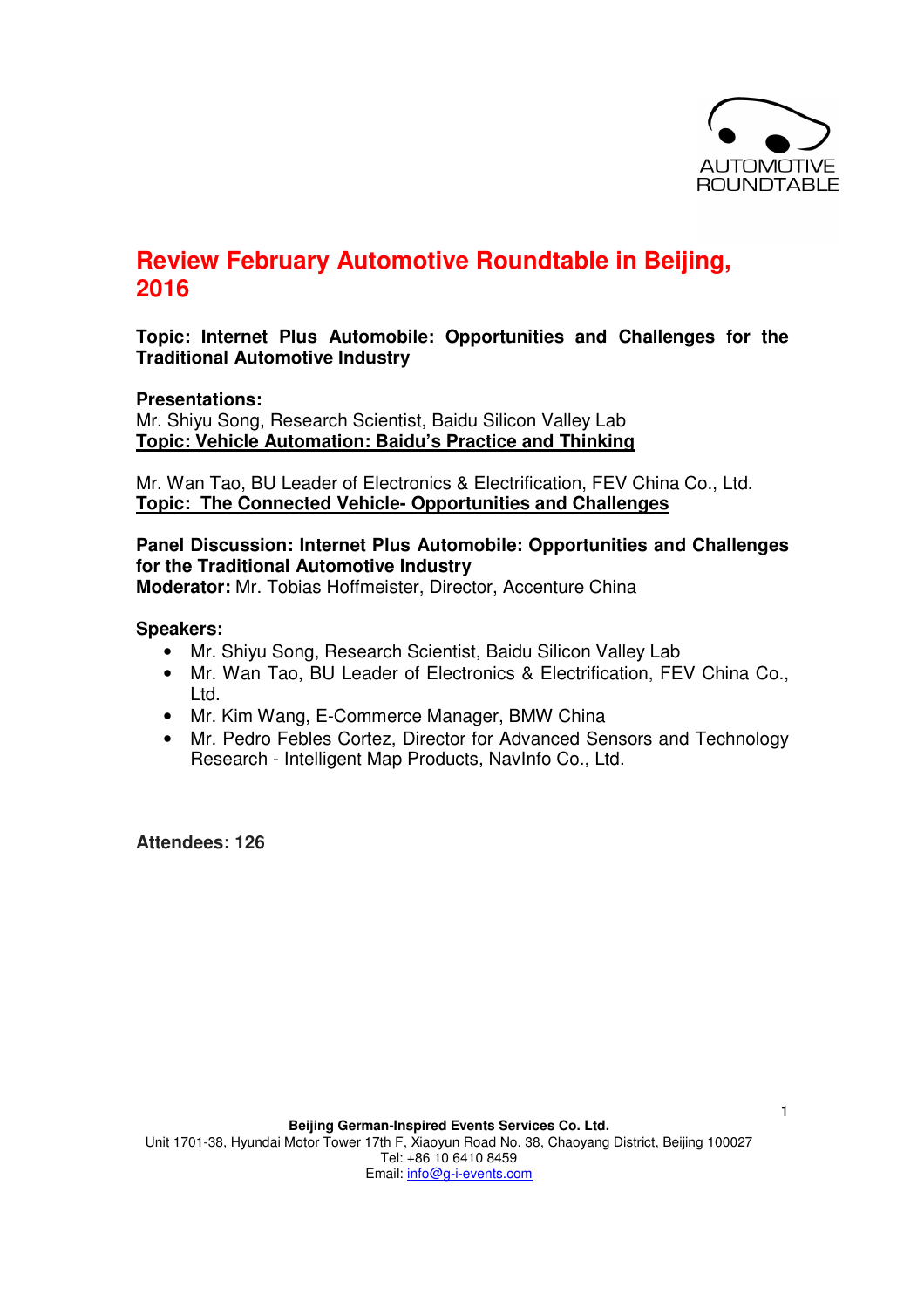



# **Companies incl.:**

Accenture China ALTEN China Audi (China) Enterprise Management Co., Ltd Austria AVL List Co., Beijing Office Austrian Embassy Baidu Beijing Automotive Group Co., Ltd Beijing Benz Automotive Co, Ltd Beijing Mercedes-Benz Sales Service Co. Ltd. BMW Brilliance Automotive BMW China Automotive Trading Ltd. BMW Group China CDK CDK Global China Automotive review Continental Automotive Holding Co., Ltd. Beijing Sales Branch Company CPC Consulting (Beijing) Co., Ltd. DACHSER Shanghai Co., Ltd Beijing Branch Daimler AG Daimler Greater China Ltd. Daimler Trucks and Buses (China) Ltd. DENSO China, Shanghai Branch

# **Beijing German-Inspired Events Services Co. Ltd.**

Unit 1701-38, Hyundai Motor Tower 17th F, Xiaoyun Road No. 38, Chaoyang District, Beijing 100027 Tel: +86 10 6410 8459 Email: info@g-i-events.com